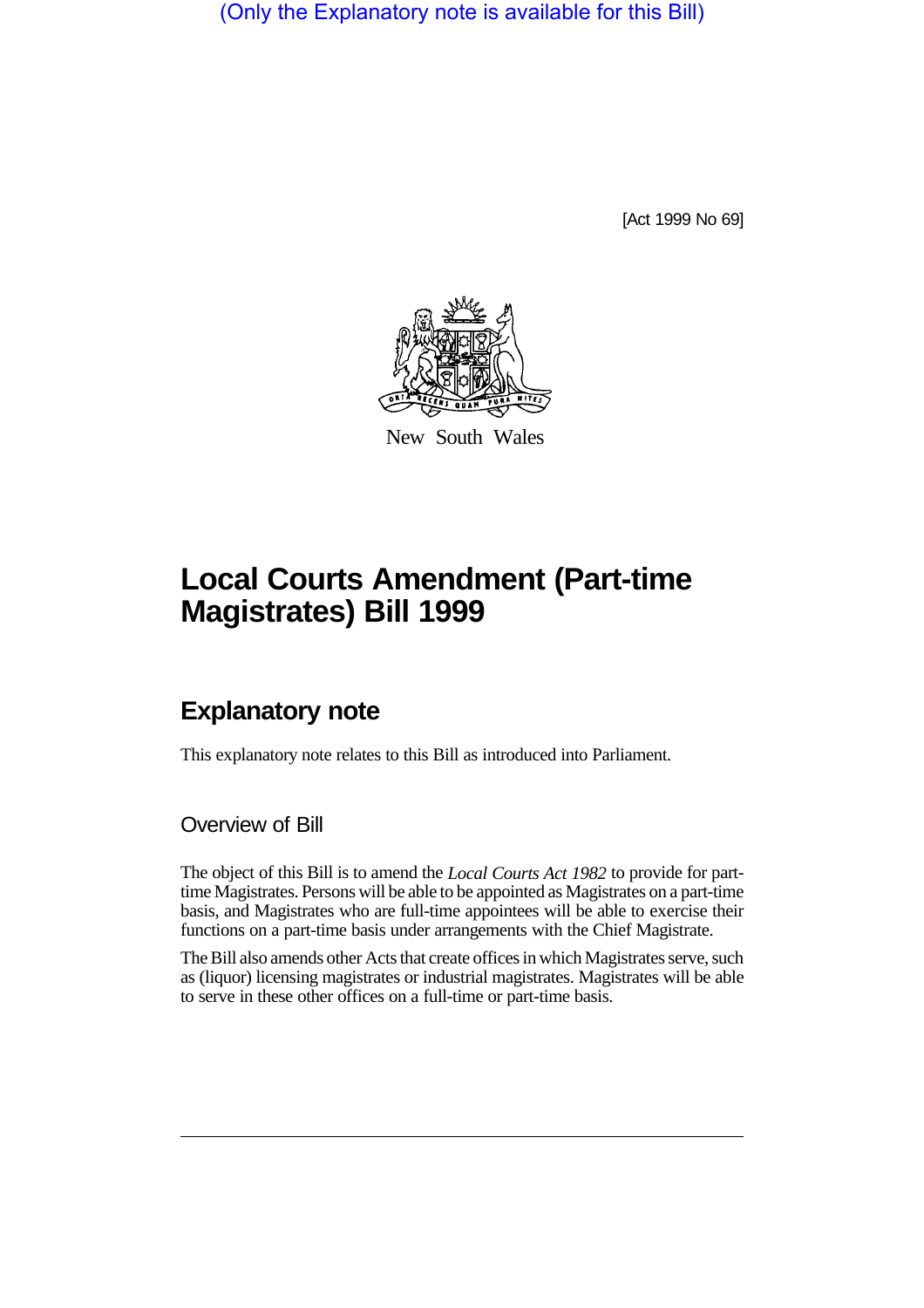Local Courts Amendment (Part-time Magistrates) Bill 1999 [Act 1999 No 69]

Explanatory note

#### Outline of provisions

**Clause 1** sets out the name (also called the short title) of the proposed Act.

**Clause 2** provides for the commencement of the proposed Act on a day or days to be appointed by proclamation.

**Clause 3** is a formal provision giving effect to the amendments to the *Local Courts Act 1982* set out in Schedule 1.

**Clause 4** is a formal provision giving effect to consequential amendments of the Acts set out in Schedule 2.

### **Schedule 1 Amendment of Local Courts Act 1982**

**Schedule 1 [1]** and **[5]** make consequential amendments.

**Schedule 1 [2]** amends section 12 of the Act, to allow appointments of Magistrates to be made on a part-time basis.

**Schedule 1 [3]** inserts a new section 12A into the Act, to allow Magistrates who are appointed on a full-time basis to work part-time in accordance with an agreement entered into with the Chief Magistrate.

**Schedule 1 [4]** repeals sections 18 and 19 of the Act, abolishing the statutory scheme of seniority of Magistrates. No statutory rights attached to seniority.

**Schedule 1 [6]** amends section 23 of the Act, which deals with the conditions of service of Magistrates. The amendment prohibits part-time Magistrates from engaging in or being employed in any business or profession while they hold office as Magistrates.

**Schedule 1 [7]** and **[8]** amend Schedule 1 to the Act to include a transitional provision (to determine the salary payable to a part-time Magistrate, until a salary is determined for them by the Statutory and Other Offices Remuneration Tribunal) and to enable regulations to be made that provide for other savings or transitional matters.